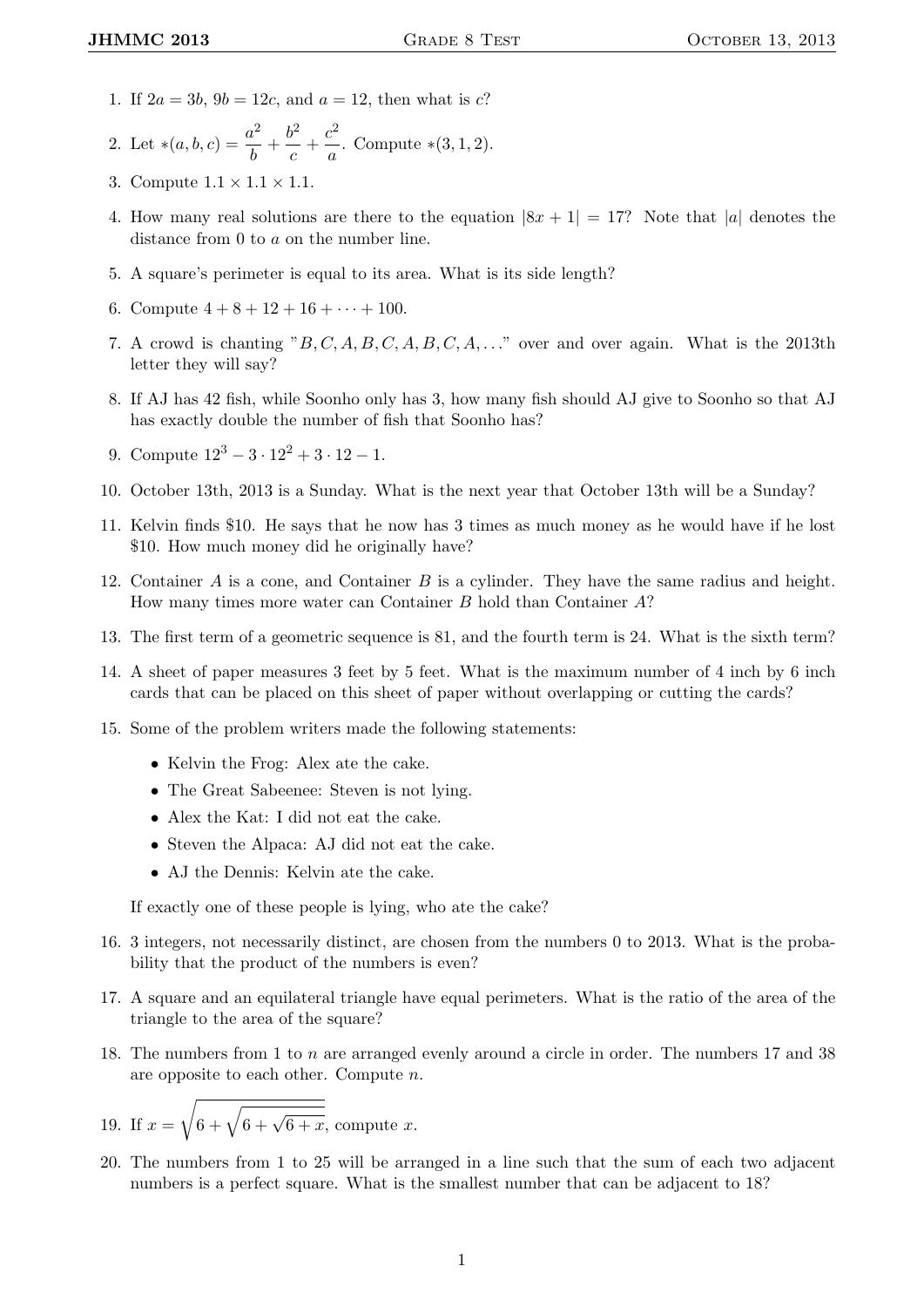- 21. When AJ goes for a swim in the ocean, Soonho holds up a certain amount of fingers, and that is how many seconds AJ must stay under the water. If AJ goes under water 10 times and stays under water for a total of 95 seconds, at least how many times did Soonho hold up all ten fingers?
- 22. If  $5^n + 5^n + 5^n + 5^n + 5^n = 5^{2013}$ , compute *n*.
- 23. Kelvin has 2 coins, one fair, and one with heads on both sides. He randomly selects a coin with equal probability and flips it 4 times. If this coin comes up heads each of the 4 times, what is the probability he chose the unfair coin?
- 24. A  $10 \times 10 \times 10$  cube is painted red and then cut into  $1000 \text{ 1} \times 1 \times 1$  cubes. How many of these smaller cubes are painted on exactly 2 faces?
- 25. There are 5 Jims, 6 Janes, and 7 Tinas in one class. If the first letter of a random student's name is J, what is the probability the student's name is Jim?
- 26. What is the number of factors of the smallest number that ends in a zero and is divisible by 24?
- 27. In  $\triangle ABC$ , let X be a point on BC such that  $AX = BX = AC$ . If  $\angle BAX = 20^{\circ}$ , compute ∠XAC.
- 28. A birthday cake in the form of a cylinder can feed 8 people. If the height and radius are both doubled, how many more people can the new cake feed?
- 29. The numbers from 1 to 9 are arranged in a  $3 \times 3$  grid. The sum of each column, row, and diagonal is calculated. These eight sums add up to 124. What is the sum of the diagonals?
- 30. Because of genetic mutations, 1 gosling is born out of every 102 duck eggs. Out of these goslings, 1 out of 3 is thought to be an ugly duckling. How many ugly ducklings are there in a set of 10404 duck eggs?
- 31. What is the value of  $\left(1+\frac{1}{1}\right)$  $\frac{1}{1}$  $\bigg)$  $\bigg(1+\frac{1}{2}\bigg)$  $\frac{1}{2}$  $\bigg) \bigg( 1 + \frac{1}{3}$ 3  $\bigg) \cdots \bigg(1 + \frac{1}{2013}\bigg)$ ?
- 32. Kelvin the Frog picks 2 numbers. He discovers that not only are both numbers prime, but they also sum to 2013. What is the larger number?
- 33. If the numerical value of the surface area of a cube is equal to 6 times its side length, then what is the volume of the cube?
- 34. A rectangle with side lengths of 6 and 8 is centered at the origin of a coordinate plane. This rectangle slowly spins around the origin, creating a circle. Compute the area of this circle.
- 35. 3 distinct numbers are chosen from the set  $\{1, 1, 2, 3, 5, 8, 13, 21, 34, 55\}$ . What is the probability that the 3 numbers form the side lengths of a non-degenerate triangle?
- 36. How many subsets of the set  $\{1, 2, 3, 4, 5, 6, 7, 8, 9, 10\}$  have an odd number of elements?
- 37. An ant is standing on a cube of length 1. If the ant is standing on a vertex, what is the minimal distance it must travel on the cube to get to the opposite vertex of the cube?
- 38. What are the last 2 digits of  $7^{16}$ ?
- 39. How many ordered triples of solutions  $(a, b, c)$  are there in positive integers to the equation  $a + b + c = 10$ ?
- 40. Let x be a value for which  $x^2 x + 1 = 0$ . Compute the number a such that  $x^4 + ax^2 + 1 = 0$ .
- 41. Dennis is walking around the Forest of Origins with an empty bucket to get water. If his current coordinates are  $(0, 0)$ , and the river is located on the line  $y = -5$ , what is the minimal distance he must travel to get to the river, get water, and walk to his house located at the point (5, 2)?